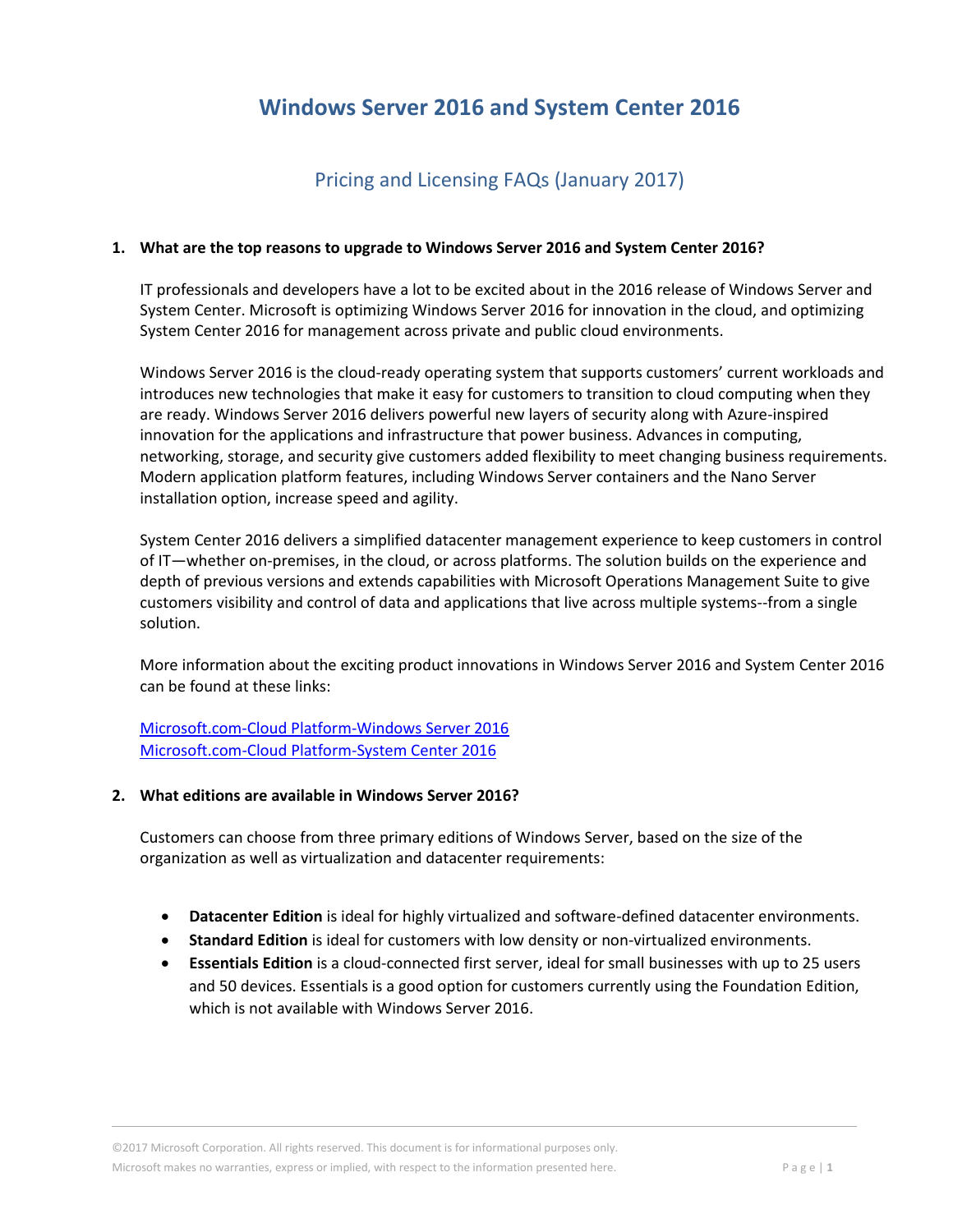## **3. What are the new features in Windows Server 2016?**

Windows Server 2016 customers benefit from a variety of new features. New features in Standard Edition include Nano Server and unlimited Windows Server containers; customers also receive rights to two Operating System Environments (OSEs) or Hyper-V containers. New features exclusive to Datacenter Edition include Shielded Virtual Machines, software-defined networking, Storage Spaces Direct, and Storage Replica; customers receive rights to unlimited OSEs or Hyper-V containers and unlimited Windows Server containers.

| <b>Feature</b>                                                       | <b>Datacenter</b><br><b>Edition</b> | <b>Standard</b><br><b>Edition</b> |
|----------------------------------------------------------------------|-------------------------------------|-----------------------------------|
| Core Windows Server functionality                                    |                                     |                                   |
| OSEs/Hyper-V containers                                              | Unlimited                           | $\overline{2}$                    |
| Windows Server containers                                            | Unlimited                           | Unlimited                         |
| Nano Server*                                                         | ٠                                   |                                   |
| <b>Host Guardian Service</b>                                         |                                     |                                   |
| Storage features including Storage Spaces Direct and Storage Replica |                                     |                                   |
| <b>Shielded Virtual Machines</b>                                     |                                     |                                   |
| Networking stack                                                     |                                     |                                   |

*\*Software Assurance is required to install and use Nano Server.* 

## **4. How is licensing changing with Windows Server 2016 and System Center 2016?**

Windows Server 2016 and System Center 2016 Standard and Datacenter editions have transitioned from processors-based to core-based licensing, providing a consistent licensing metric between on-premises and cloud environments.

With Windows Server 2016 and System Center 2016:

- All physical cores in the server are required to be licensed.
- Each physical processor is required to be licensed with a minimum of 8 physical cores.
- Each physical server is required to be licensed with a minimum of 16 physical cores.
- Core licenses are sold in packs of two (i.e. 2-pack core licenses).

The price of a set of 16 core licenses (in a 2-processor server) for Windows Server 2016 Datacenter and Standard editions is the approximately the same price as the 2-processor license of the corresponding edition of Windows Server 2012 R2.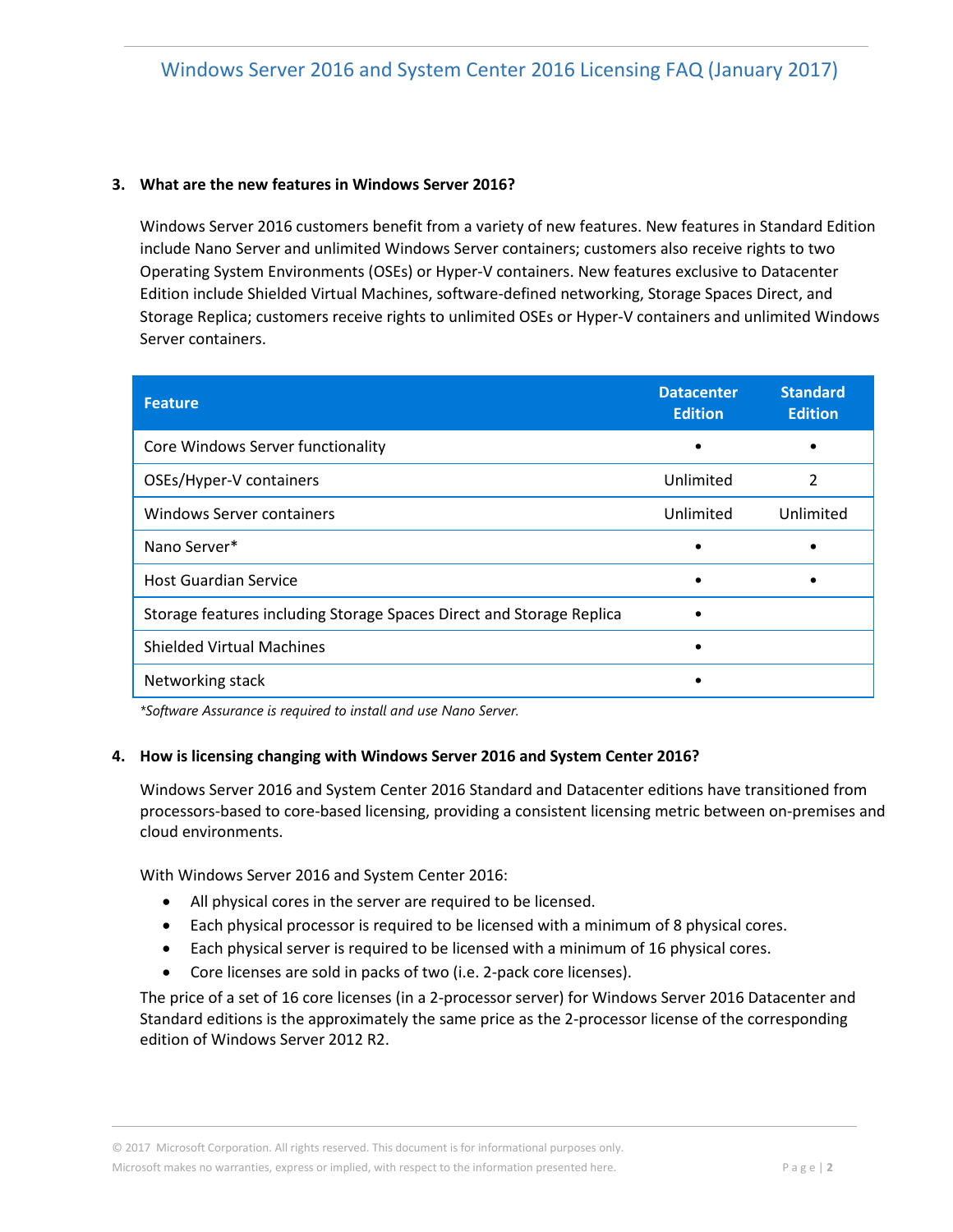## Windows Server 2016 and System Center 2016 Licensing FAQ (January 2017)

## **5. Why is Microsoft making these licensing changes?**

The transition to core-based licensing helps Microsoft align to a common and consistent currency across environments on-premises and in the cloud and removes friction from different licensing models, enabling multi-cloud scenarios. The change to core-based licensing is one of several steps Microsoft has taken to evolve the server licensing to support hybrid cloud. For example, the Azure Hybrid Use Benefit (AHUB) allows customers with Software Assurance to use on-premises Windows Server licenses to run Windows Server virtual machines in Azure at the base compute rate. With AHUB, customers can save up to 50 percent on Azure instances, depending on usage, instance type, and location. For complete details, visit [www.azure.com/ahub.](https://azure.microsoft.com/en-us/pricing/hybrid-use-benefit/)

#### **6. How are Windows Server 2016 and System Center 2016 core licenses sold?**

Windows Server Standard and Datacenter editions are available in 2-core packs. The number of core licenses required equals the number of physical cores on the licensed server, subject to a minimum of 8 core licenses per physical processor (i.e. four 2-pack core licenses) and a minimum of 16 core licenses per server (i.e. eight 2-pack core licenses). Additional cores can be licensed in increments of two cores (i.e. one 2-pack core licenses) for gradual increases in core density growth.

|                  |                | <b>Physical Cores per Processor</b> |    |    |    |    |  |
|------------------|----------------|-------------------------------------|----|----|----|----|--|
|                  |                | 2                                   |    | 6  | 8  | 10 |  |
| Procs per Server | 1              | 16                                  | 16 | 16 | 16 | 16 |  |
|                  | $\overline{2}$ | 16                                  | 16 | 16 | 16 | 20 |  |
|                  | $4*$           | 32                                  | 32 | 32 | 32 | 40 |  |

## **Required number of Core Licenses**

\*Standard edition may need additional core licenses Minimum cores to license: 8 per processor, 16 per server Core licenses: Sold as a 2-pack Core License

## **7. What are the virtualization rights for the Windows Server 2016 editions?**

When all physical cores on a server are licensed, with a minimum of 8 core per physical processor and a minimum of 16 core licenses per server:

- **Datacenter:** Provides rights to use unlimited Operating System Environments (OSEs) or Hyper-V containers and Windows Server containers on the licensed server.
- **Standard:** Provides rights to use up to two Operating System Environments (OSEs) or Hyper-V containers and unlimited Windows Server containers on the licensed server. For each additional 1 or 2 VMs, all the physical cores in the server must be licensed again.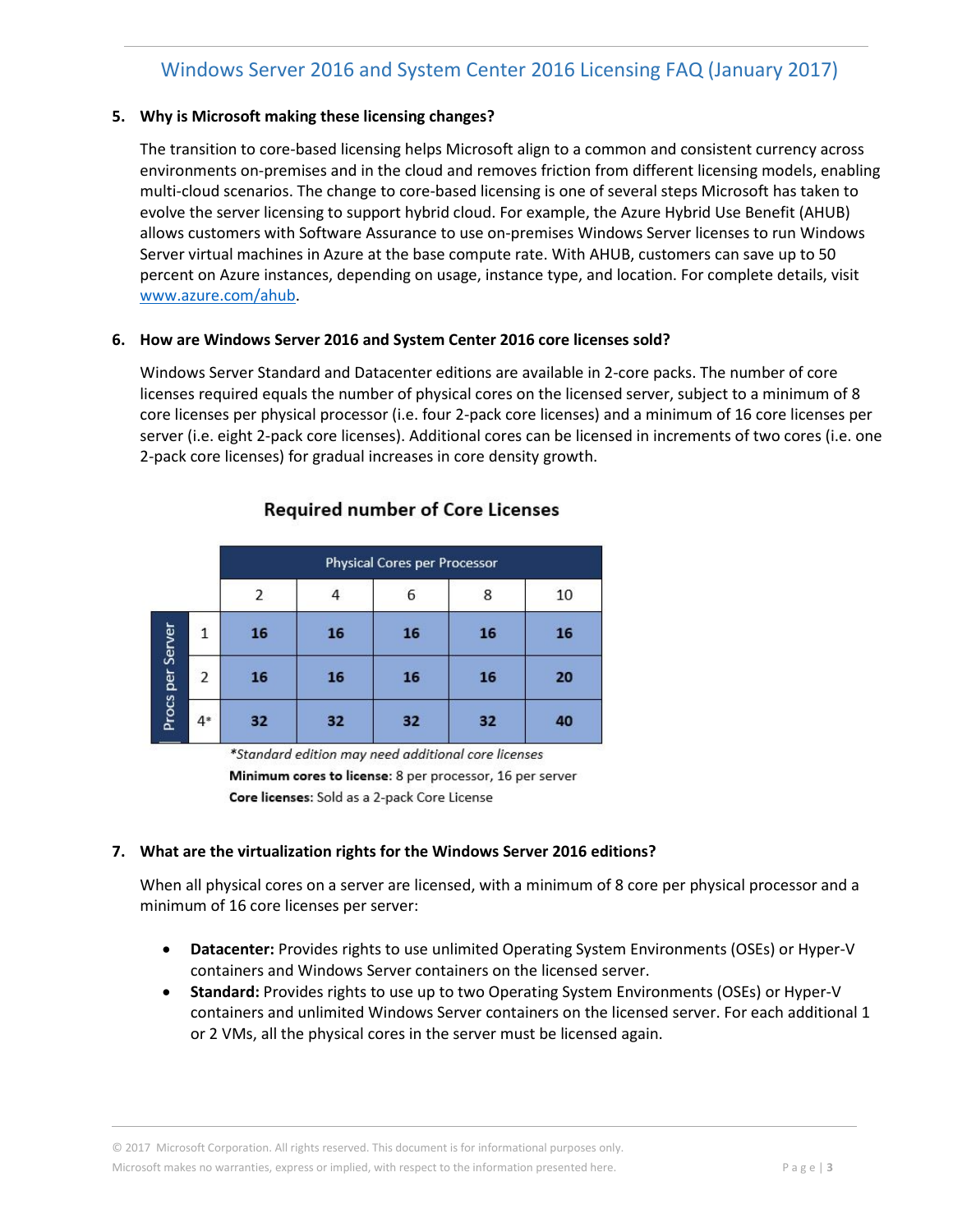### **8. When are the Windows Server 2016 and System Center 2016 licensing and packaging changes effective?**

The transition to core-based licensing took effect October 1, 2016. Customers with Software Assurance will transition to core-based licensing for Windows Server 2016 and System Center 2016 at their first license renewal after the general availability of Windows Server 2016 and System Center 2016. When purchasing net new licenses (e.g. via MPSA, or when buying net new server licenses directly from an OEM), customers will pay core-based licensing.

## **9. Are CALs still required for Windows Server 2016?**

Yes, Windows Server Standard and Datacenter editions will continue to require Windows Server CALs for every user or device accessing a server (see the [Product Terms](https://www.microsoft.com/en-us/Licensing/product-licensing/products.aspx#T) for exceptions). Some additional or advanced functionality will continue to require the purchase of additive CALs. These are CALs that are needed in addition to the Windows Server CAL to access functionality such as Remote Desktop Services or Active Directory Rights Management Services.

#### **10. Can existing customers with Software Assurance deploy Windows Server 2016 or System Center 2016?**

Yes, customers with an active Software Assurance can deploy Windows Server 2016 and System Center 2016 at any time.

#### **11. When will customers transition to core-based licensing?**

Customers will transition to core-based licensing based on their type of agreement and the time of renewal.

- a) Customers with Software Assurance:
	- Continue to be on the processor-based licensing until the first renewal after the general availability of Windows Server 2016. While on the processor-based licensing, true-ups will also be processor-based.
	- Transition to core-based licensing at the first renewal after the general availability of Windows Server 2016. Once the customer transitions to core-based licensing, true-ups will also be corebased.
- b) Customers without Software Assurance (Open, Select, and OEM)



All net new licenses will be core-based.

© 2017 Microsoft Corporation. All rights reserved. This document is for informational purposes only. Microsoft makes no warranties, express or implied, with respect to the information presented here. P a g e | 4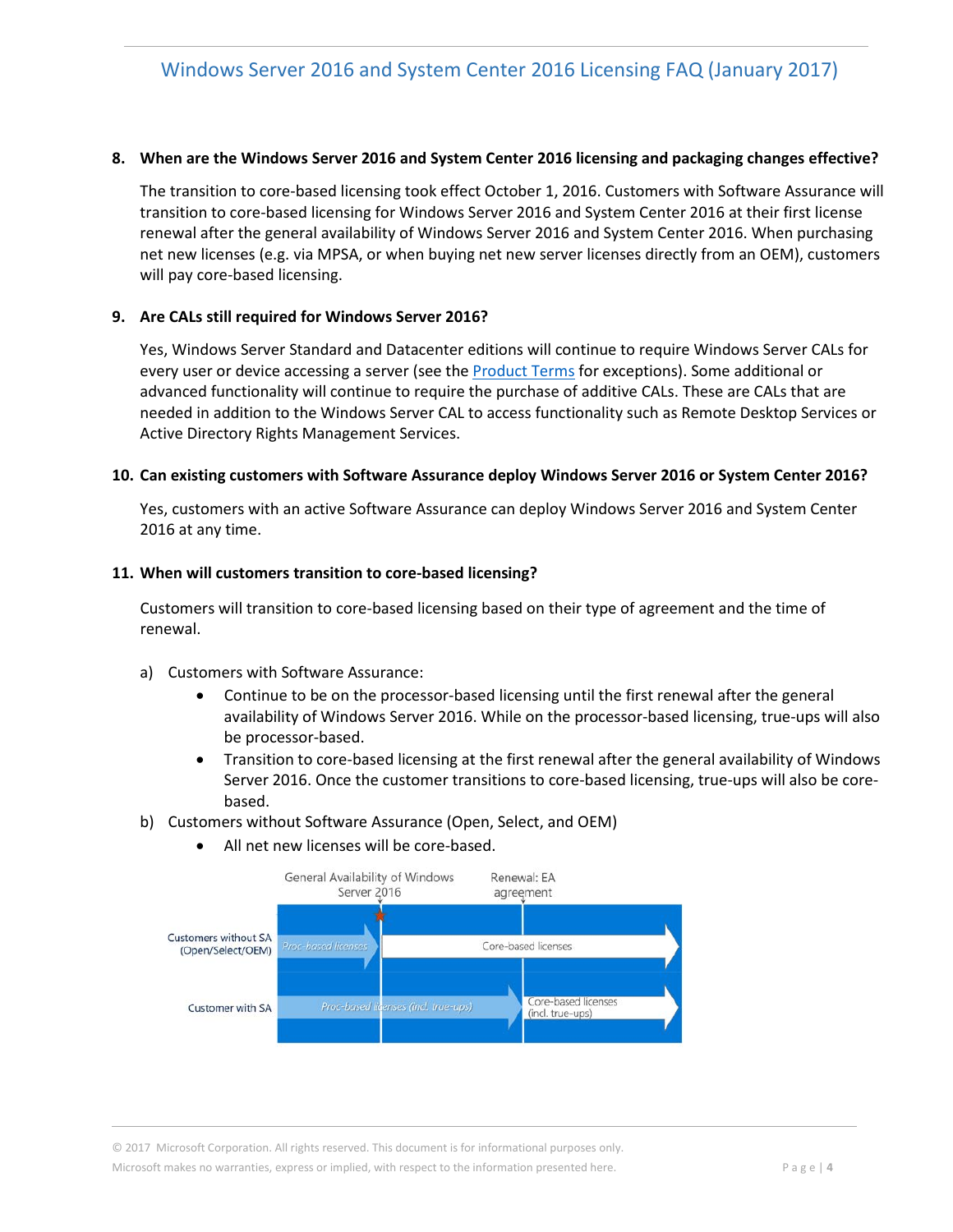## **12. Can you explain how true-ups work after the general availability of Windows Server 2016?**

- If the renewal of the agreement is prior to the general availability of Windows Server 2016, the customer will be on the processor-based model for the life of the agreement and the true-ups will also be processor-based. Net new purchases will be core-based.
- If the renewal of the agreement is after the general availability of Windows Server 2016, the customers will transition to core-based licensing and true-ups will be also be core-based.

## **13. How does the price of Windows Server 2016 and System Center 2016 compare to the price of Windows Server 2012 R2?**

There is no price increase for servers with 8 or fewer cores per processor and 16 or fewer cores per server. The price of 16-core licenses, i.e. eight 2-pack core licenses for Windows Server 2016 and System Center 2016, is approximately the same as one 2-processor license for Windows Server 2012 R2. For servers with more than 8 cores per processor and 16 cores per server, the price will increase based on the core density of the servers. However, customers with Software Assurance are eligible to receive core license grants at the expiration of their Software Assurance coverage.

#### **14. What are core license grants?**

To help with the transition to core-based licensing, customers with Software Assurance are eligible to receive core license grants at the expiration of Software Assurance coverage. Depending on the core density of the servers, there are two categories of core license grants:

- Full core license grants: For servers with  $\leq$  8 cores per processor and  $\leq$  16 cores per server.
- Additional core license grants: For servers with > 8 cores per processor and > 16 cores per server.

## **15. Can you share details on full core license grants?**

Software Assurance customers with a server density of fewer than 8 cores per processor and 16 cores per server, are eligible to receive full core license grants. Customers receive a minimum of 8 cores per processor and 16 cores per server at the expiration of the Software Assurance coverage. To receive full core license grants, customers are not required to maintain a documentation of their environment.

## **16. Can you share details on Additional Core License grants?**

Software Assurance customers with a server density of more than 8 cores per processor and 16 cores per server are eligible to receive additional core license grants and only pay Software Assurance on the incremental cores. To receive additional core license grants, customers must maintain a record of the physical hardware and the configuration of the licensed server by using the Microsoft Software Inventory Logging tool (SIL) or any equivalent software. Inventory must be maintained at the first expiration of the Software Assurance coverage after the general availability of Windows Server 2016 or before September 30, 2019.

*Note: Customers are not required to share inventory with Microsoft, but may be asked to share inventory if required.*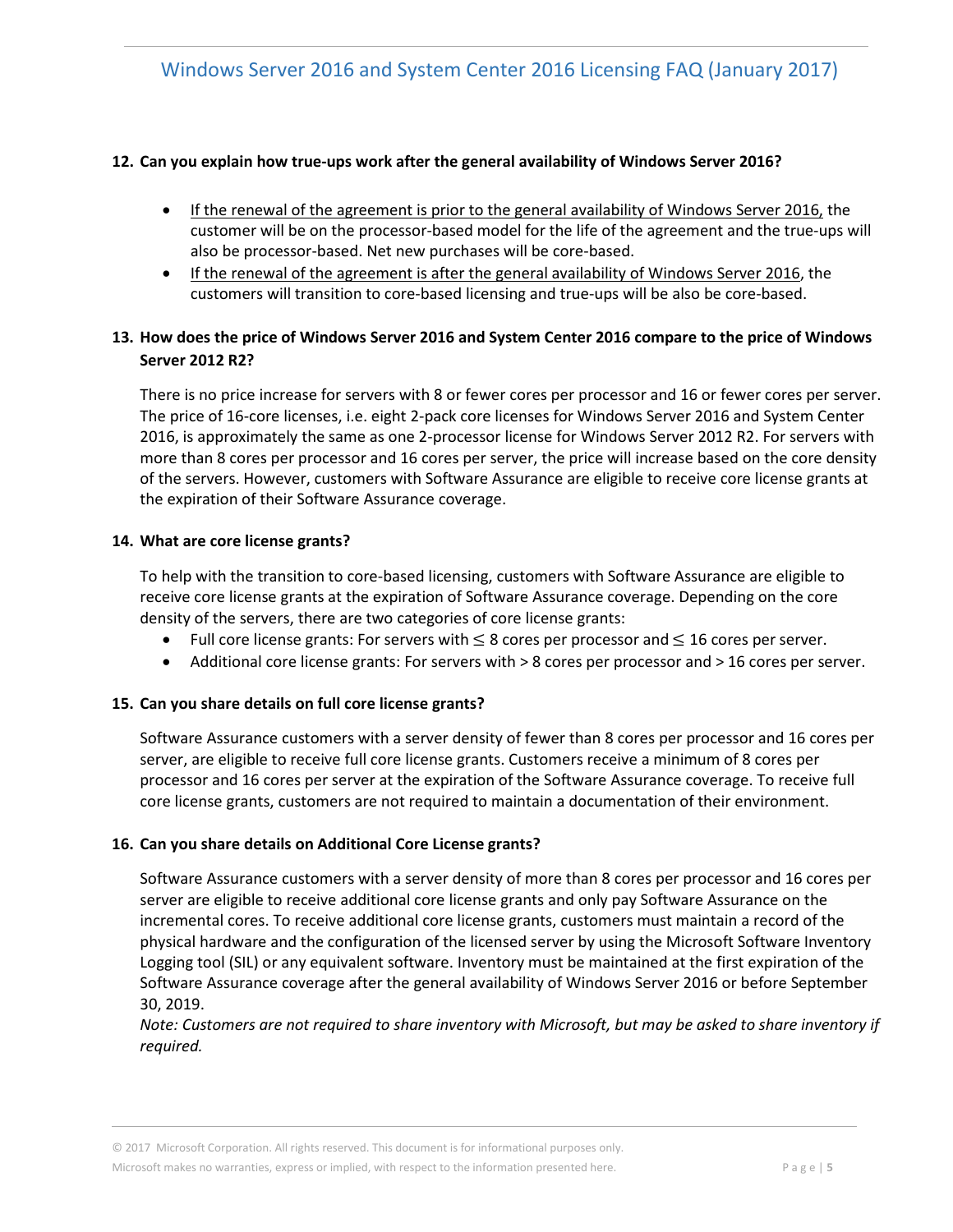## Windows Server 2016 and System Center 2016 Licensing FAQ (January 2017)

### **17. What is Nano Server?**

Nano Server is an extremely small, headless operating system ideal for reducing your datacenter footprint or running applications that use containers and microservices architectures. Nano Server can be managed remotely, via PowerShell or the web-based Server management tools, or customers can use existing remote management tools such as Microsoft Management Console (MMC) or System Center.

#### **18. Can customers install Nano Server if they deploy Windows Server 2016?**

Yes, customers with Software Assurance on Standard and Datacenter editions can install Nano Server with no additional licensing. Additionally, you need active Software Assurance on Windows Server base CALs or External Connectors.

#### **19. How is the servicing model changing with Windows Server 2016?**

The servicing model depends on the installation option the customer selects.

- Customers installing Windows Server 2016 with Desktop Experience or Server Core: There are no changes in the servicing model and customers will be on the Long Term Servicing Branch (LTSB) model, which comes with 5 years of mainstream support and 5 years of extended support.
- Customers choosing the Nano Server installation option: Customers will opt into a more active servicing model similar to the experience with Windows 10, with periodic releases known as Current Branch for Business (CBB) releases. This approach supports customers who are moving at a cloud cadence of rapid development lifecycles and wish to innovate more quickly. Since this type of servicing continues to provide new features and functionality, Software Assurance is required to install and use Nano Server.

#### **20. Can you tell me more about the Azure Hybrid Use Benefit?**

The Azure Hybrid Use Benefit (AHUB) lets you bring your on-premises Windows Server license with Software Assurance to Azure. Rather than paying the full price for a new Windows Server virtual machine, you will pay only the base compute rate. For each Windows Server Standard and Datacenter edition license covered with Software Assurance, customers can move or add incremental workloads into Azure across two instances, up to 8 cores each, or one instance up to 16 cores, and pay non-Windows (Linux) pricing.

- With Datacenter Edition: Customers get lower-cost instances in Azure as well as rights to maintain existing on-premises deployments.
- With Standard Edition: Customers still get lower-cost instances in Azure, but must assign the license to Azure and decommission the corresponding on-premises workload.

#### **21. How should I think about hyper-threading in the core based licensing?**

Windows Server and System Center 2016 are licensed by physical cores, not virtual cores. Therefore, customers need only to inventory and license the physical cores on their processors.

## **22. I read that Windows Server 2016 will support nested virtualization -- a VM running inside a VM. How do you license that scenario?**

Windows Server 2016 Datacenter licensing allows for unlimited virtualization and so would easily cover this scenario. Windows Server 2016 Standard Edition licensing is designed for no-to-low-virtualization scenarios